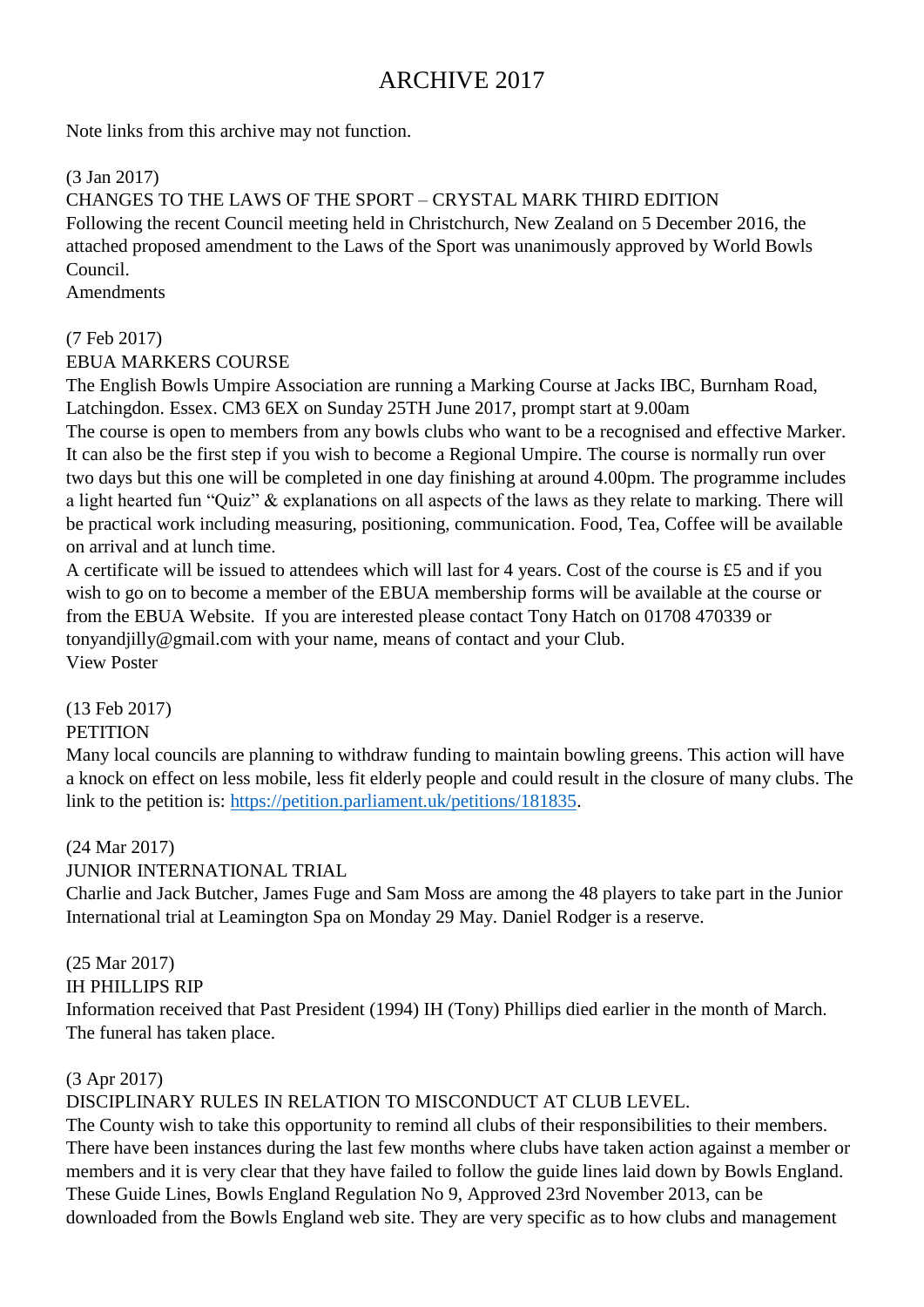committees should deal with issues within their respective clubs. The old adage of claiming that it is an internal matter can no longer be used as an excuse for failing to follow proper procedures. All members have more protection now. Failure to understand this could leave either the club or the management committee, or both open to very serious consequences. The County will always be concerned over any breach of the duty of care owed by each club to its members and will always support those whose rights have been ignored. All management Committees should ensure that they have followed the correct procedures before taking action against a member or members. The first thing that any appeal body looks at is how the matter was handled, so the importance of following the correct course is clearly of the utmost importance. The County is always available to offer advice and clubs should not hesitate to use that facility.

https://www.bowlsengland.com/uploads/R\_R\_AMENDED\_May\_2015\_FINAL.pdf

(4 Apr 2017)

PRESIDENT'S CHARITY

President Mark Cohen has announced that his charities for 2017 will be Great Ormond Street Hospital and to continue support of his predecessor for the Under 25s.

(4 Apr 2017)

HANDBOOKS

The County Handbooks are expected to be delivered to the County on Friday 7 April with distribution via the Groups in the ensuing days.

(6 Apr 2017)

BOWLS ENGLAND REGIONAL MEETING REPORT

The inaugural Bowls England Regional Meeting East was held at Cambridge Chesterton BC on Monday 3 April 2017. The report can be viewed on the link below. Report

(10 Apr 2017) NATIONAL COUNTY UNDER 25 TWO FOURS

Preliminary Round versus Suffolk, Sunday 7 May 2017 at Wanstead Central BC, start 10.30. James Fuge, Harry Ambrose (Essex County), Jake Roberts (Colchester West End), Sam Moss (Great Baddow)

Daniel Rodger (Silver End), Sam Roberts (Colchester West End), Jack Butcher, Charlie Butcher (Wanstead Central)

Reserves. Daniel Hughes (Wanstead Central), Ryan Mann (Silver End). Non Trav. Mitchell Young (Springhouse). Unavail. Grant Aldridge (Wanstead Central)

(20 Apr 2017)

UNDER 18 OPEN SINGLES COMPETITION

Elsenham Bowls Club is hosting a Junior 4 Woods Singles Competition on Saturday 9 September 2017. Entrance is FREE and there are cash prizes totalling £100. Details and application form

(21 Apr 2017) HANDBOOK AMENDMENT Page 164 PAIRS AREA 16 Amend Preliminary Round to read First Round Page 173 OVER 55 FOURS SECOND ROUND, THIRD ROUND & FOURTH ROUND delete on and insert by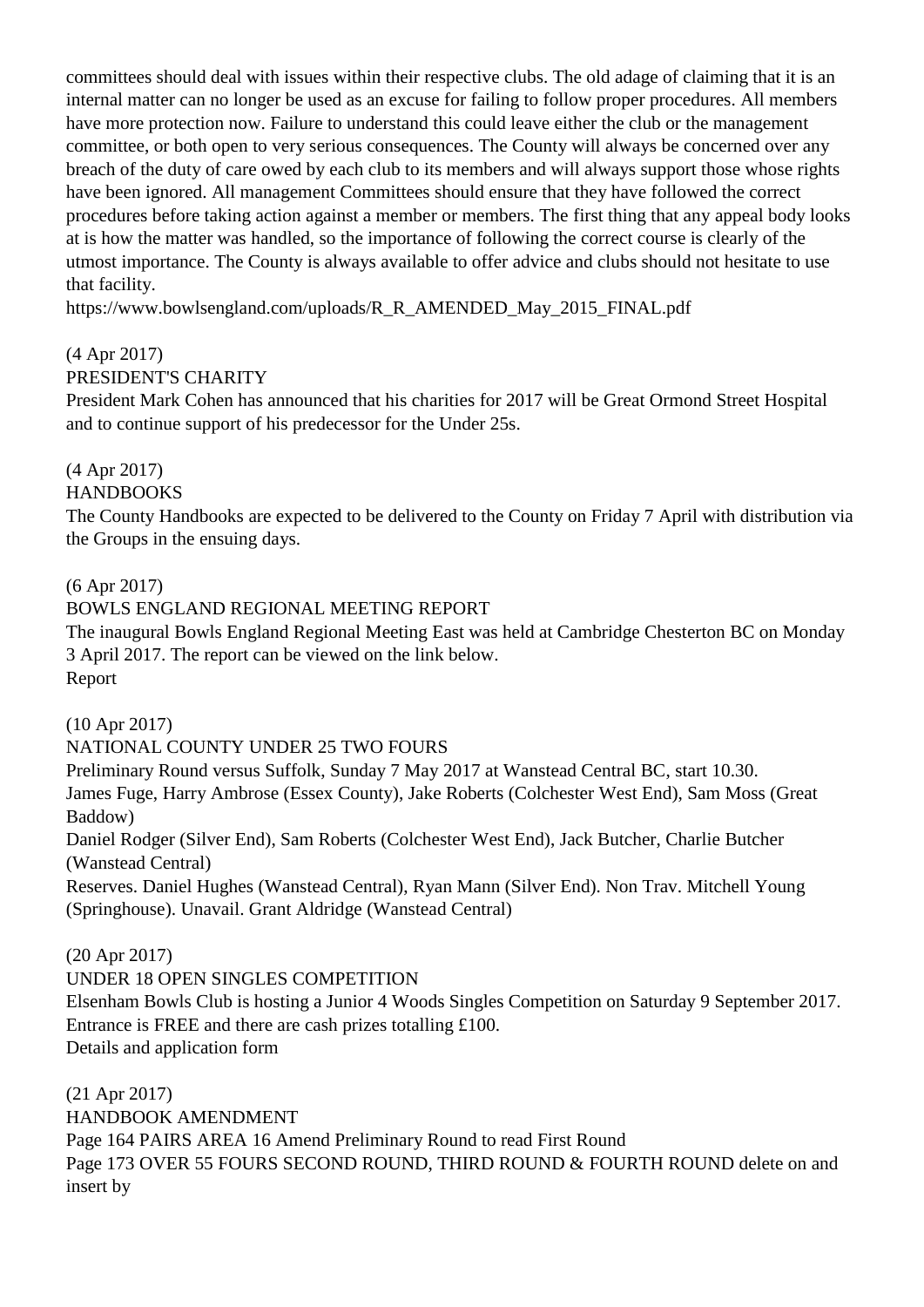Page 156 SINGLE-HANDED AREA 13. Amend Preliminary Round and First Round to read First Round and Second Round respectively

(23 Apr 2017)

SELECTION ECL & MC FRIENDLY Selections have taken place for the first 4 Eastern Counties fixtures vs Herts, Cambs, Beds & Norfolk and MC Friendly vs Middlesex as below:- Hertfordshire Saturday 6 May at Dunmow BC Cambridgeshire Saturday 13 May at Silver End BC Middlesex Sunday 14 May at Bounds Green BC Bedfordshire Saturday 20 May at Maulden BC Norfolk Saturday 27 May at County Arts BC View teams

(26 Apr 2017) BRIAN HAND RIP

The death is announced of Brian Hand (Woodford BC). Brian, 88, passed away on 19 April 2017. The funeral will take place on Monday 8 May at Forest Park Crematorium Hainault, Forest Road, Hainault, Essex, IG6 3HP. Afterwards at Metropolitan Police Club, Chigwell Hall, High Road, Chigwell IG7 6BD. Donations if desired to Alzeimers Society.

(3 May 2017) UNBADGED SINGLES RESULTS

Results Secretary David Jarrold would appreciate it, if possible, that results are emailed. His contact details are on page 190 of the handbook. Please include Area number, Codes of both players and the score.

(3 May 2017) TEAMS ISSUE NO. 2 Games 9-16, 15 June-11 July

(4 May 2017) BENEVOLENT CUP RESULTS

Results Secretary David Griggs would appreciate it, if possible, that results are emailed. His contact details are on page 183 of the handbook. Please include Area number, Codes of both players and the score.

(7 May 2017) EASTERN COUNTIES LEAGUE v HERTFORDSHIRE Saturday 6 May 2017 at Dunmow BC Essex 100 (2) Hertfordshire 135 (20) Scoresheet

(7 May 2017) NATIONAL COUNTY UNDER 25 TWO FOURS Preliminary Round v Suffolk, Sunday 7 May 2017 at Wanstead Central BC. Daniel Rodger (Silver End), Sam Roberts (Colchester West End), Jack Butcher, Charlie Butcher (Wanstead Central) 17 H Cobbold 27 James Fuge, Harry Ambrose (Essex County), Jake Roberts (Colchester West End), Sam Moss (Great Baddow) 27 P Gregory 20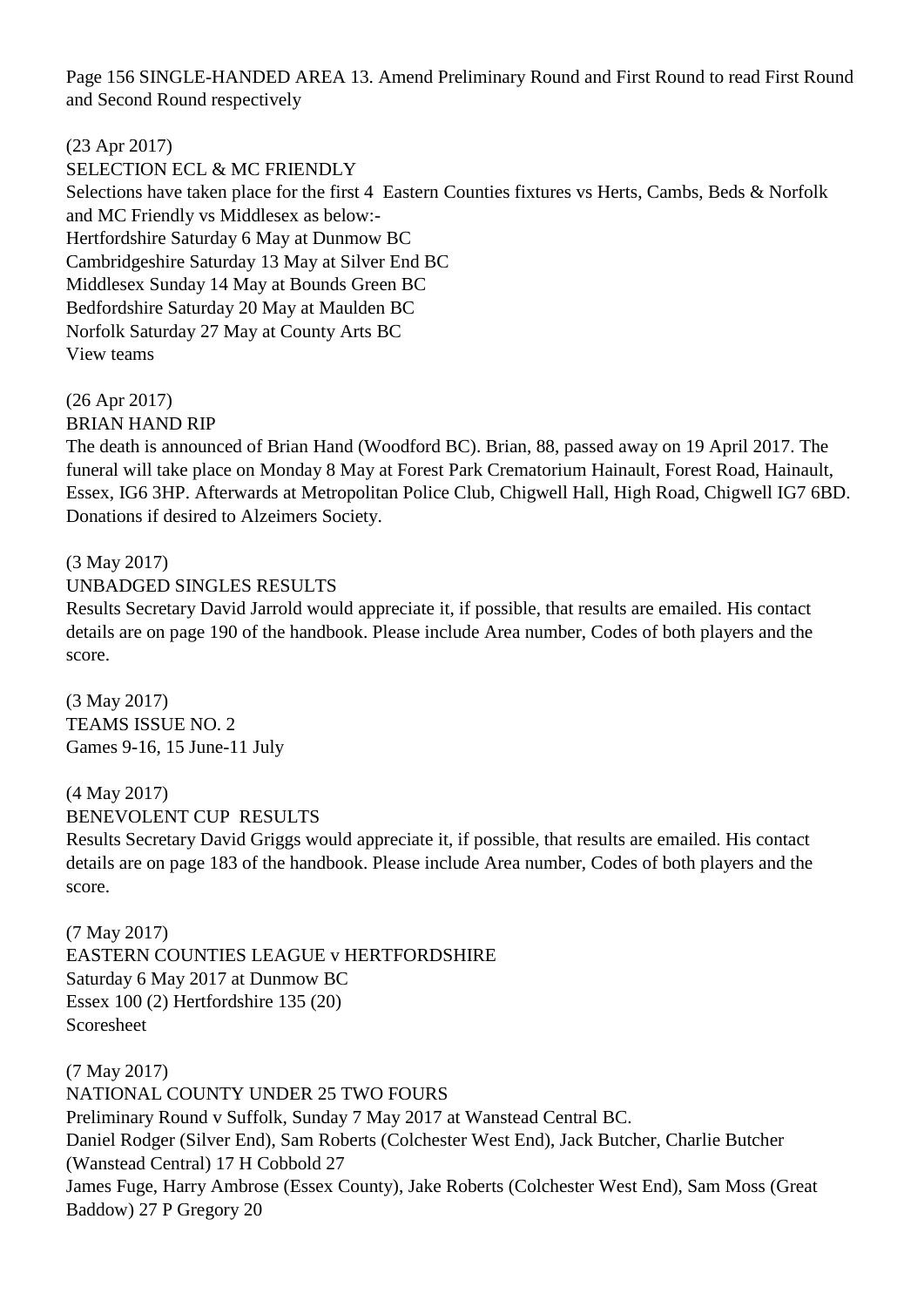Essex 44 Suffolk 47

(13 May 2017) EASTERN COUNTIES LEAGUE v CAMBRIDGESHIRE Saturday 13 May 2017 at Silver End BC Essex 128 (22) Cambridgeshire 99 (0) Scoresheet

(16 May 2017) MIDDLETON CUP FRIENDLY v MIDDLESEX Sunday 14 May 2017 at Bounds Green BC Essex 134 Middlesex 102 Scoresheet

(16 May 2017)

NATIONAL COUNTY TOP TWO FOURS - BALCOLM TROPHY

Preliminary round v Huntingdonshire at Parkway BC, Maskew Avenue, Peterborough PE1 2AS on Sunday 28 May. The squad, listed below, of 8 players and 2 travelling reserves will be selected at the conclusion of the ECL match on Saturday 27 May. In alphabetical order: Ray Bone, James Fuge, Jamie Holmes, Neil Jackson, Aaron Lyons, Steve Mitchinson, Edward Morris, Sam Moss, Mark Nullmeyers, Andrew Squire.

(20 May 2017) EASTERN COUNTIES LEAGUE v BEDFORDSHIRE Saturday 20 May 2017 at Maulden BC Essex 135 (18) Bedfordshire 107 (4) Scoresheet

(20 May 2017) NATIONAL COUNTY TOP TWO FOURS - BALCOLM TROPHY TEAM Preliminary round v Huntingdonshire at Parkway BC, Maskew Avenue, Peterborough PE1 1AP on Sunday 28 May, start 10.30. The Selected team is:- Neil Jackson, Aaron Lyons (Essex County), Mark Nullmeyers (Wanstead Central), Edward Morris (Essex County) Steve Mitchinson (Romford), Jamie Holmes (Kings Chase), Sam Moss (Great Baddow), Andrew Squire (Maldon) Travelling reserve Ray Bone (Grays Town)

(20 May 2017) MIDDLETON CUP SQUAD

An interim squad of 35 from which 24 players and two travelling reserves will be selected for the first Middleton Cup game, at Sandy Conservative B C on Saturday 3 June at 2pm. In alphabetical order the 35 squad members are:-

Frank Abbott (Romford), Grant Aldridge (Wanstead Central), Harry Ambrose (Essex County), Mark Banning (Silverthorn), Richard Bolton (Romford), Ray Bone (Grays Town), Craig Burgess (Romford), Jason Burgess (Silver End), Charlie Butcher (Wanstead Central), Jack Butcher (Wanstead Central), Mark Christmas (Grays Town), Kevin Fitzgerald (Wanstead Central), James Fuge (Essex County), Russell Harmour (Silver End), Mark Hodges (Kings Chase), Jamie Holmes (Kings Chase), Daniel Hughes (Wanstead Central), Neil Jackson (Essex County), Karl Lodge (Silver End), Terry Lichkin (Wanstead Central), Aaron Lyons (Essex County), Steve Mahoney (Gt. Baddow), Steve Mitchinson (Romford),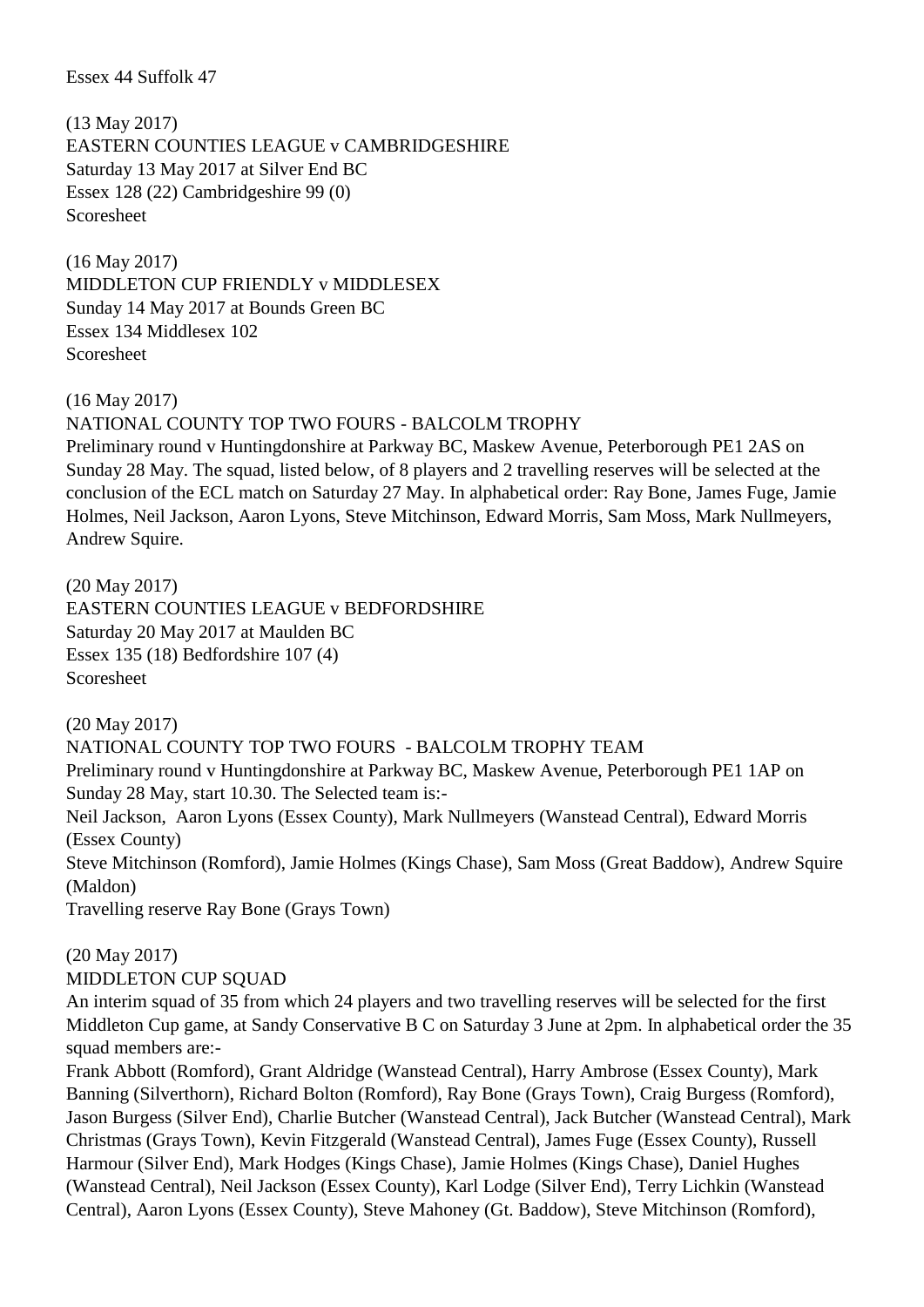Edward Morris (Essex County), Sam Moss (Gt. Baddow), Mark Nullmeyers (Wanstead Central), Steve Pickford (Romford), Scott Reading (Romford), James Rippey (Wanstead Central), Daniel Rodger (Silver End), Andy Sales (Elsenham), Nigel Smith (Romford), Andy Squire (Maldon), Kevin Watkins (Essex County) & Paul Whellams (Wanstead Central).

The team selected for the first game will be published following Saturday's ECL visit to Norfolk on 27 May.

(22 May 2017) ASHFORD CUP GROUP STAGES Sunday 21 May 2017 (A) Group 4 (5) 110 Group 5 (7) 120 (A) Group 1 (8) 114 Group 6 (4) 116 (B) Group 2 (6) 116 Group 8 (6) 100 (B) Group 9 (8) 115 Group 3 (4) 103

(24 May 2017) EASTERN COUNTIES LEAGUE TEAM v NORFOLK Saturday 27 May 2017 at County Arts BC. Amended team

(27 May 2017)

MIDDLETON CUP TEAM v BEDFORDSHIRE

Saturday 3 June 2017 at Sandy & District Conservative BC, 19 Bedford Road, Sandy, SG19 1EL, start 2pm.

Jason Burgess (Silver End), Kevin Watkins (Essex County), Ray Bone, Mark Christmas (Grays Town). Mark Hodges (Kings Chase), Kevin Fitzgerald (Wanstead Central), Scott Reading (Romford), Mark Nullmeyers (Wanstead Central).

Steve Mahoney (Great Baddow), Russell Harmour (Silver End), Sam Moss (Great Baddow), Andrew Squire (Maldon).

Mark Banning (Silverthorn), Jack Butcher, Grant Aldridge (Wanstead Central), Edward Morris (Essex County).

Neil Jackson (Essex County), Charlie Butcher, Paul Whellams, James Rippey (Wanstead Central). Steve Mitchinson, Frank Abbott (Romford), Jamie Holmes (Kings Chase), Nigel Smith (Romford).

Reserves to travel:- James Fuge (Essex County), Karl Lodge, Daniel Rodger (Silver End).

Remaining Squad Members (in alphabetical order):- Harry Ambrose (Essex County), Richard Bolton, Craig Burgess (Romford), Daniel Hughes (Wanstead Central), Steve Pickford (Romford), Andy Sales (Elsenham)

Unavailable for selection this game:- Aaron Lyons (Essex County), Terry Lichkin (Wanstead Central)

(28 May 2017) EASTERN COUNTIES LEAGUE v NORFOLK Saturday 27 May 2017 at County Arts BC. Essex 115 (6) Norfolk 119 (16) Karl Lodge 17-18 Phillip Barr Edward Morris 30-14 Mark Riches Mark Nullmeyers 23-30 Peter Boldero Ray Bone 7-31 Wayne Willgress

Paul Whellams 18-12 George Tubby

John Tully 20-14 John George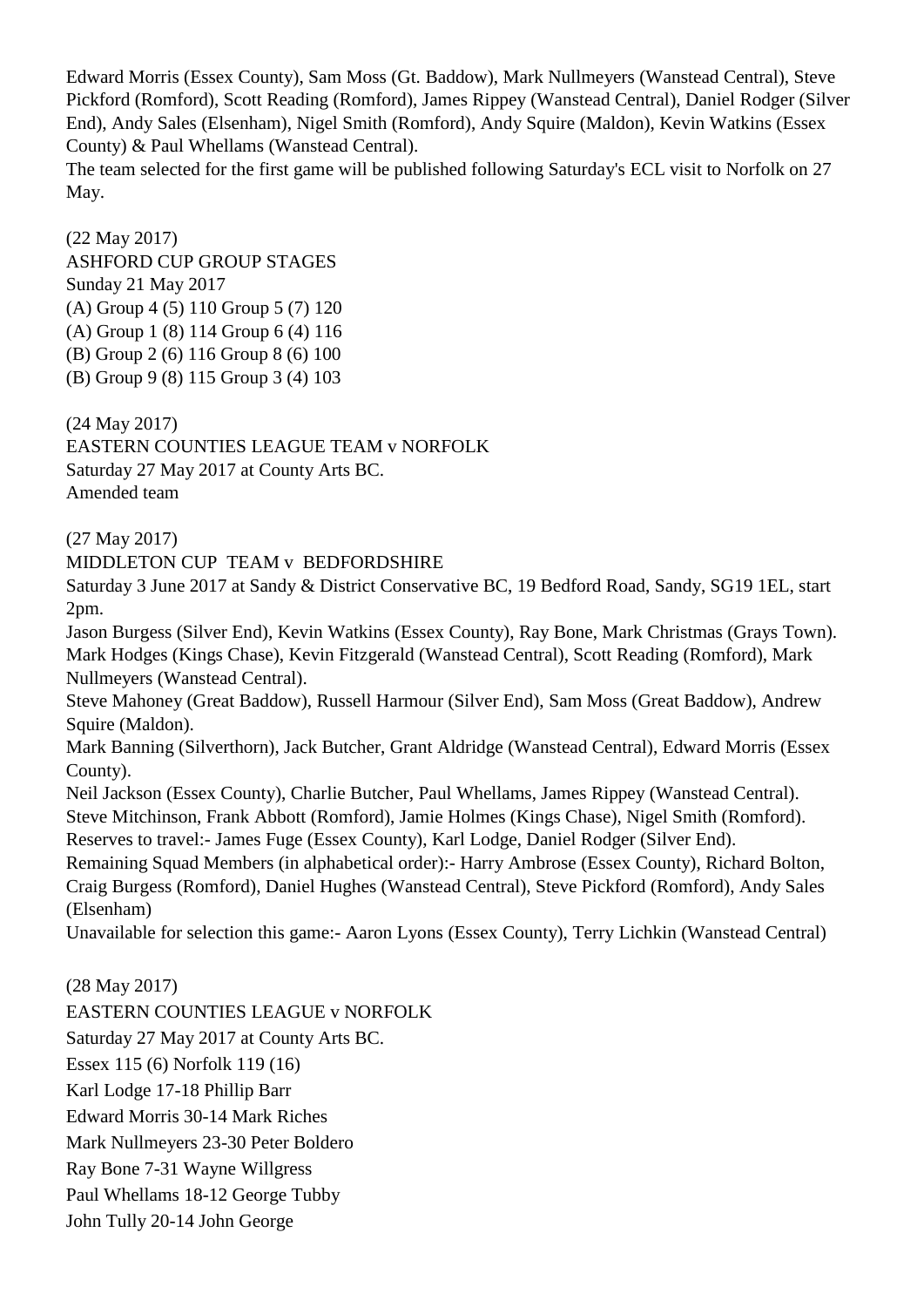(28 May 2017) NATIONAL COUNTY TOP TWO FOURS - BALCOLM TROPHY Sunday 28 May at Parkway BC Neil Jackson, Aaron Lyons (Essex County), Mark Nullmeyers (Wanstead Central), Edward Morris (Essex County) 20 Ean Morton 21 Steve Mitchinson (Romford), Jamie Holmes (Kings Chase), Sam Moss (Great Baddow), Andrew Squire (Maldon) 20 Tristan Morton 8 Essex 40 Huntingdonshire 29 Next round v Cambridgeshire on Sunday 11 June at Essex County BC, 10.30.

(28 May 2017) ASHFORD CUP GROUP STAGES Sunday 28 May 2017 (A) Group 6 (12) 149 Group 4 (0) 81 (A) Group 5 (4) 99 Group 1 (8) 125 (B) Group 3 (11) 133 Group 2 (1) 102 (B) Group 8 (6) 115 Group 9 (6) 115

(31 May 2017)

## UNBADGED SINGLES RESULTS

Results Secretary David Jarrold would appreciate it, if possible, that results are emailed. His contact details are on page 190 of the handbook. Please include Area number, Codes of both players and the score. Given the various problems already this season, players are reminded of Competition Regulations rule 1(m)

All winning competitors in each round should communicate the result to the appropriate Results Secretary not later than 10pm. on the day of the match and forward the scorecard (not required where the competition is for single players only), signed by the loser immediately to the Officer indicated in the E.C.B.A Handbook. Failure to comply with this regulation may result in disqualification

## (31 May 2017)

## NATIONAL COUNTY TOP TWO FOURS - BALCOLM TROPHY

The date for the next round of Balcomb trophy is confirmed as Sunday 11 June at Essex County BC vs Cambridgeshire. However, the start time is now 11am.

There will be refreshments available for purchase prior to the start.

Revised team is:- Steve Mitchinson (Romford), Ray Bone (Grays Town), Jamie Holmes (Kings Chase), Andy Squire (Maldon)

Neil Jackson, Aaron Lyons (Essex County), Mark Nullmeyers (Wanstead Central), Edward Morris (Essex County).

Reserve to attend:- James Fuge (Essex County)

(27 May 2017)

MIDDLETON CUP TEAM v BEDFORDSHIRE Amended 31 May Saturday 3 June 2017 at Sandy & District Conservative BC, 19 Bedford Road, Sandy, SG19 1EL, start 2pm.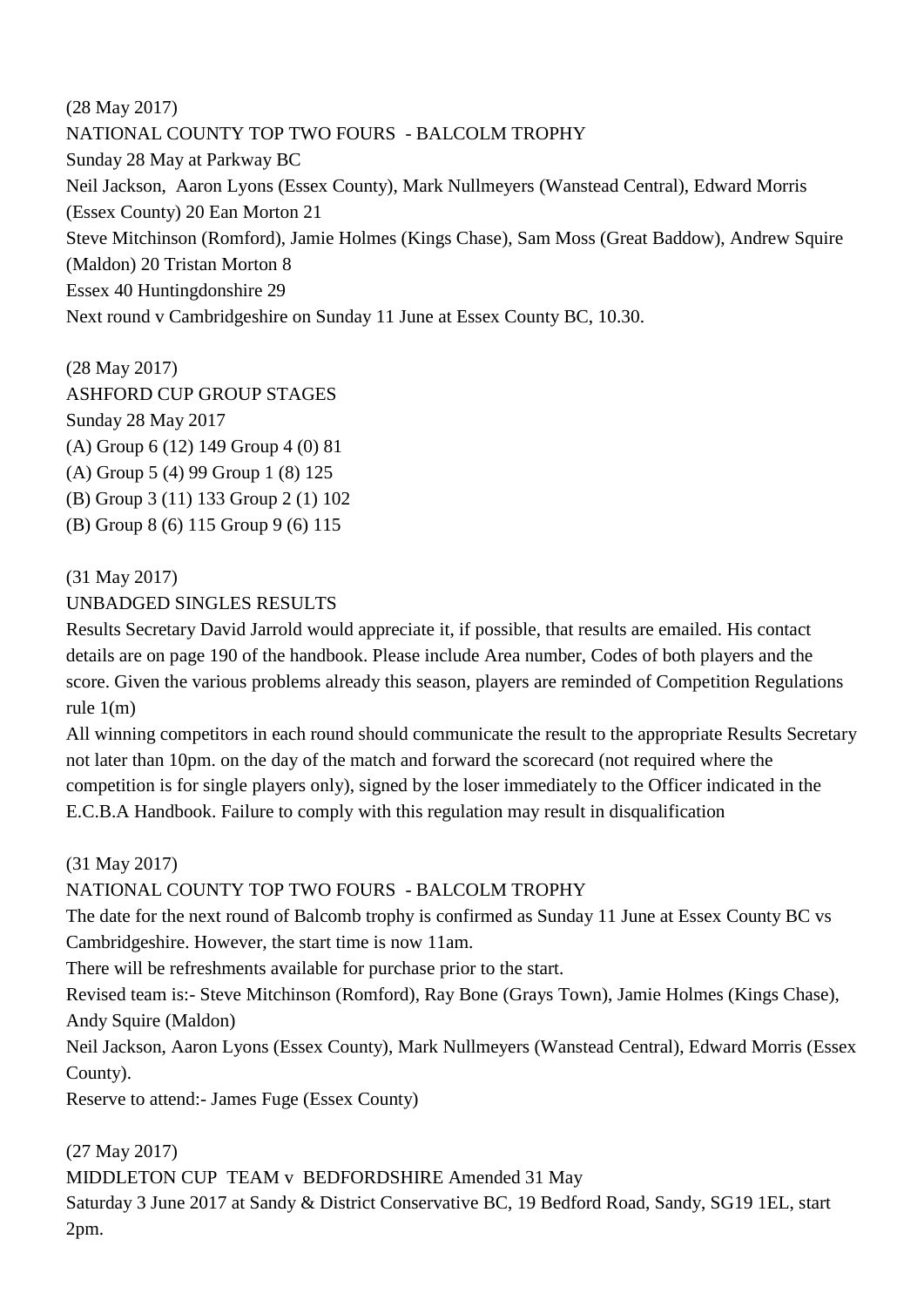Jason Burgess (Silver End), Kevin Watkins (Essex County), Ray Bone, Mark Christmas (Grays Town). Mark Hodges (Kings Chase), Kevin Fitzgerald (Wanstead Central), Scott Reading (Romford), Mark Nullmeyers (Wanstead Central).

Steve Mahoney (Great Baddow), Karl Lodge, Russell Harmour (Silver End), Andrew Squire (Maldon). Mark Banning (Silverthorn), Jack Butcher, Grant Aldridge (Wanstead Central), Edward Morris (Essex County).

Neil Jackson (Essex County), Charlie Butcher, Paul Whellams, James Rippey (Wanstead Central). Steve Mitchinson, Frank Abbott (Romford), Jamie Holmes (Kings Chase), Nigel Smith (Romford). Reserves to travel:- James Fuge (Essex County), Daniel Rodger (Silver End).

(31 May 2017)

MEN'S JUNIOR INTERNATIONAL TEAM

Wanstead Central's Charlie Butcher has been selected to play in the BIBC International Series at Llandrindod Wells BC, Wales on Saturday 9 and Sunday 10 September 2017.

(4 Jun 2017) ASHFORD CUP GROUP STAGES Sunday 4 Jun 2017 (A) Group 4 (8) 119 Group 1 (4) 121 (A) Group 6 (9) 132 Group 5 (3) 113¾ (B) Group 2 (2) 96 Group 9 (10) 133 (B) Group 3 (10) 110 Group 8 (2) 94 Final tables

(10 Jun 2017)

MIDDLETON CUP TEAM v CAMBRIDGESHIRE

Saturday 17 June 2017 at Cambridge & County BC, Brooklands Avenue, Cambridge CB2 5LA, start 11am.

Jason Burgess (Silver End), Kevin Watkins (Essex County), Ray Bone, Mark Christmas (Grays Town). Mark Hodges (Kings Chase), Kevin Fitzgerald (Wanstead Central), Jamie Holmes (Kings Chase), Mark Nullmeyers (Wanstead Central).

Steve Mahoney (Great Baddow), Karl Lodge, Russell Harmour (Silver End), Andrew Squire (Maldon). Mark Banning (Silverthorn), Jack Butcher, Grant Aldridge (Wanstead Central), Edward Morris (Essex County).

Neil Jackson (Essex County), Charlie Butcher, Paul Whellams, James Rippey (Wanstead Central). Steve Mitchinson, Frank Abbott, Scott Reading, Nigel Smith (Romford).

Reserves to travel:- James Fuge (Essex County), Sam Moss (Great Baddow), Daniel Rodger (Silver End). On Standby Aaron Lyons (Essex County).

(11 Jun 2017) INTER GROUP 1ST ROUND Sunday 11 June 2017 (A) Group 6 v Group 8 (B) Group 2 v Group 3 (C) Group 4 v Group 5 (D) Group 9, 122 Group 1, 91

(12 Jun 2017) TEAMS ISSUE 3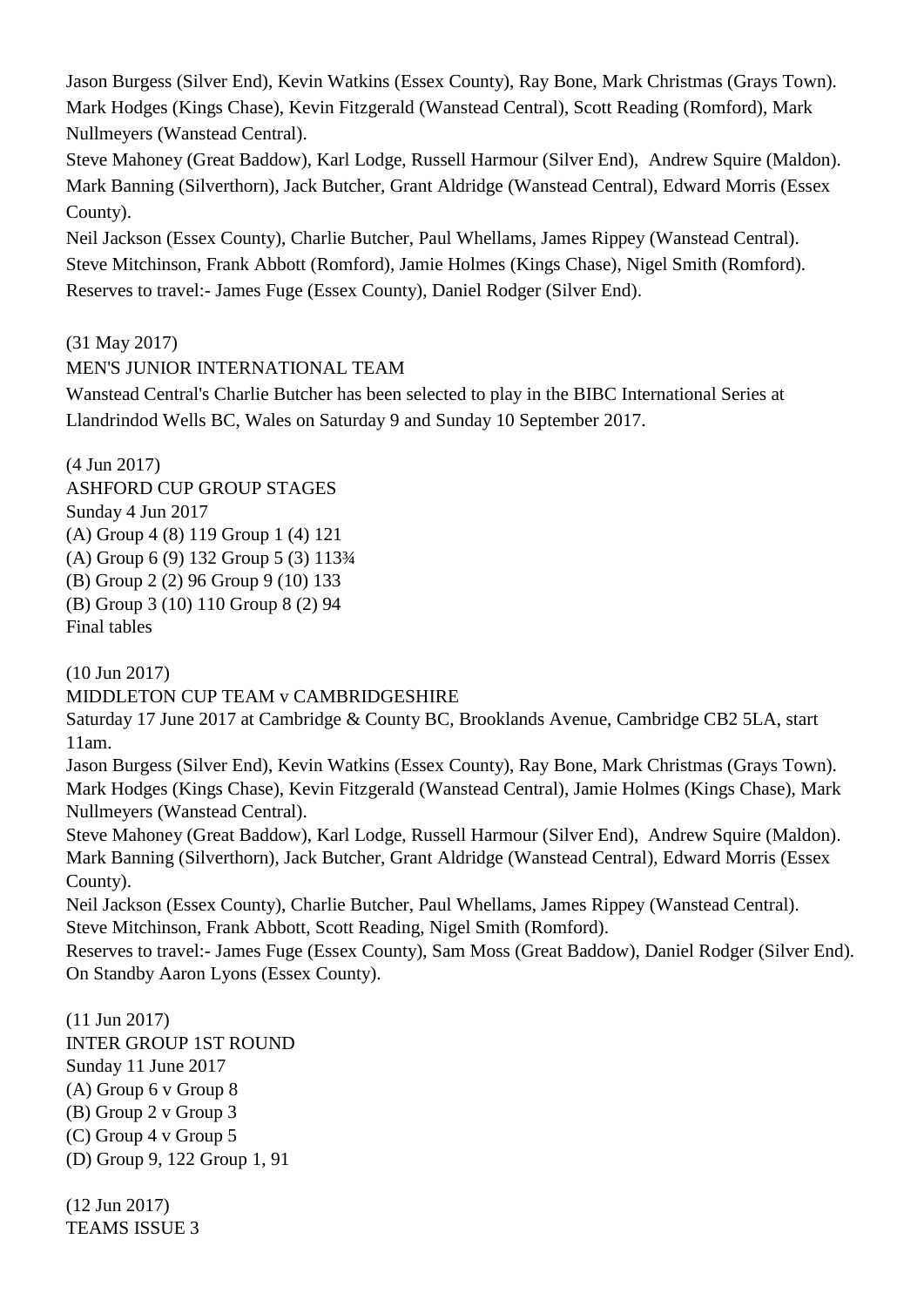Games 17-24, 13 July - 10 August

(12 Jun 2017) WALLY BALL SHIELD GROUP STAGE Sunday 11 June 2017. (A) Group 9 (6) +28 Group 8 (2) -28 (A) Group 3 (2) -31 Group 4 (6) +31 (B) Group 5 (4) +4 Group 2 (4) -4 (B) Group 1 (4) -4 Group 6 (4) +4 (12 Jun 2017)

NATIONAL COUNTY TOP TWO FOURS - BALCOLM TROPHY Sunday 11 June 2017 at Essex County BC Essex 45 Cambridgeshire 23 Neil Jackson, Aaron Lyons (Essex County), Mark Nullmeyers (Wanstead Central), Edward Morris (Essex County) 25 Ross Tomlinson 14 Steve Mitchinson (Romford), Ray Bone (Grays Town), Jamie Holmes (Kings Chase), Andrew Squire (Maldon) 20 Ian Miller 9

(17 Jun 2017) MIDDLETON CUP v CAMBRIDGESHIRE Saturday 17 June 2017 at Cambridge & County BC Essex 146 (20) Cambridgeshire 95 (2) [Scoresheet](http://docs.wixstatic.com/ugd/6f7102_5debd0ac0d8249bb935ed9d2c651cc0f.pdf) [Table](http://docs.wixstatic.com/ugd/6f7102_0b122a8152a946bcb9ed2b5c67e0839c.pdf)

(18 Jun 2017) WALLY BALL SHIELD GROUP STAGE Sunday 18 June 2017. (A) Group 4 (5) 70 Group 9 (3) 74 (A) Group 8 (6) 103 Group 3 (2) 62 (B) Group 2 (6) 84 Group 6 (2) 75 (B) Group 5 (3) 66 Group 1 (5) 75 Section A Group  $4 - 11$  points  $(+27)$ Group 9 - 9 points  $(+32)$ Group  $8 - 8$  points  $(+13)$ Group 3 - 4 points (-72) Section B Group  $2 - 10$  points  $(+5)$ Group 1 - 9 points  $(+5)$ Group  $5 - 7$  points  $(-5)$ Group  $6 - 6$  points  $(-5)$ (20 Jun 2017) COMPETITION RESULTS

Players must make sure they are aware of who their results should be sent to and importantly BEFORE 10 pm on the day of play. Competition Regulation 1M is clear, players may be disqualified if they do not comply with this. John Tully

County Competition Secretary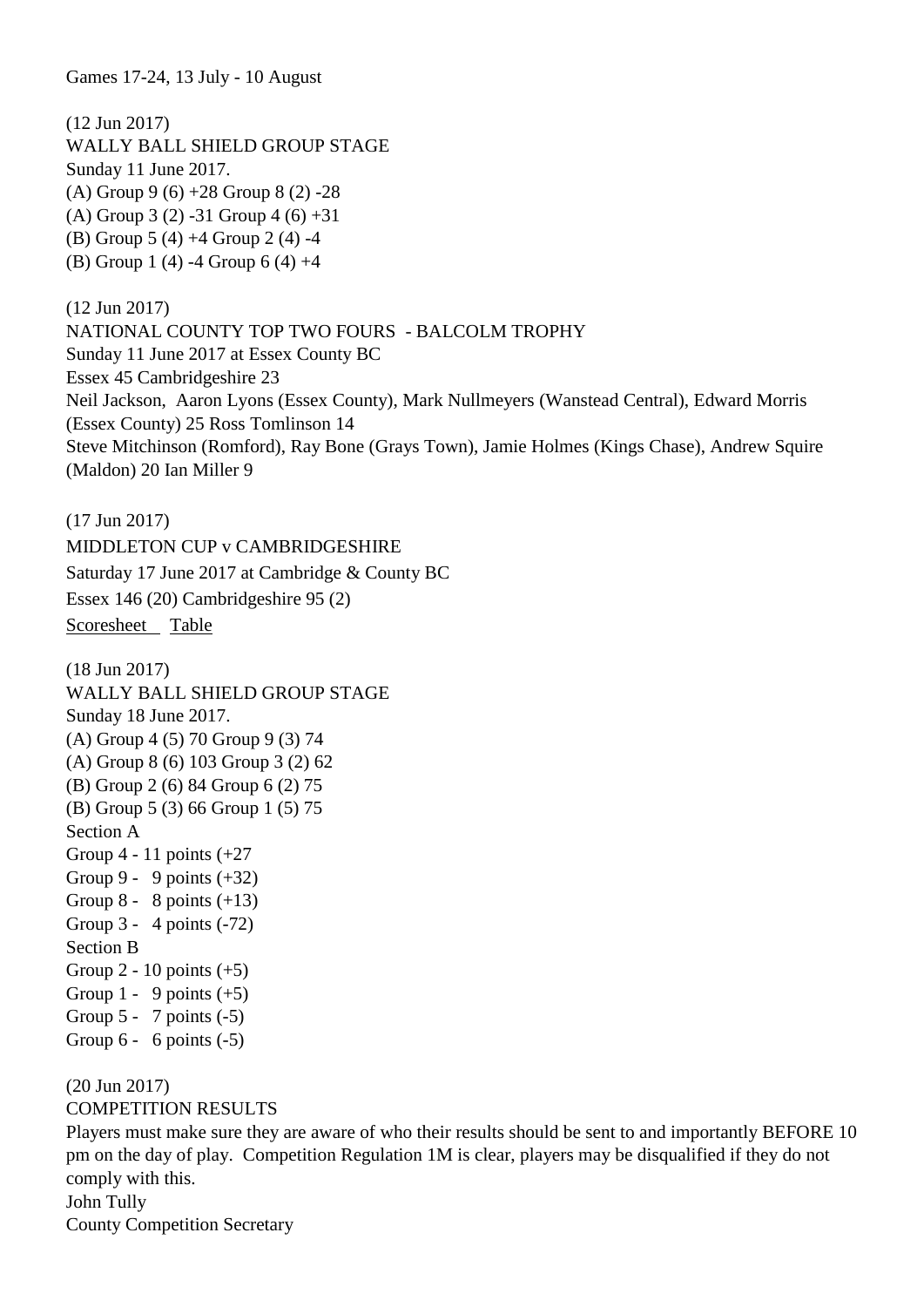### (20 Jun 2017) GRIFFIN BC

Griffin Bowls Club would like to announce that it is very much alive and kicking. This rumour came about from an injunction taken out by the Council against unauthorised traveller encampments around the town, copies of which were posted all over Harlow town, on properties including the gates of our Club. We hope that this will clarify the situation.

(23 Jun 2017)

EASTERN COUNTIES LEAGUE TEAM v SUFFOLK

Saturday 1 July 2017 at Roundwood BC, Gordon Road, Ipswich IP4 4HL, start 10.30 Daniel Rodger, Russell Harmour (Silver End), Sam Moss (Geat Baddow), Andrew Squire (Maldon) Daniel Hughes (Wanstead Central), Ben Commerford, Ray Bone (Grays town), Jamie Holmes (Kings Chase)

Terry Lichkin, Paul Woodford (Wanstead Central), David Dar, Neil Jackson (Essex County John Stewart (Essex County), Mitch Brenner, Kevin Fitzgerald, Paul Whellams (Wanstead Central) Conor Mathers (Brightlingsea), Andy Sales (Elsenham), Grant Aldridge (Wanstead Central), Edward Morris (Essex County)

Pat Finney (PP), Alex Wightman (Secretary), Graham Smith (SDP), John Tully (Comp. Secretary)

(25 Jun 2017) NATIONAL COUNTY TOP TWO FOURS, BALCOLM TROPHY, REGIONAL FINALS Sunday 25 June 2017 at Parkway BC, Peterborough Semi Final - Essex 41 Norfolk 21 Edward Morris 21 Wayne Willgress 11 Andrew Squire 20 Sam King 10 Final - Essex 52 Leicestershire 35 Neil Jackson, Aaron Lyons (Essex County), Mark Nullmeyers (Wanstead Central), Edward Morris (Essex County) 18 Joe Dawson 14 Steve Mitchinson (Romford), Ray Bone (Grays Town), Jamie Holmes (Kings Chase), Andrew Squire (Maldon) 34 Neil Hope 21 Essex now play Berkshire in the national semi final at Leamington on Sunday 27 August. The other two semi finalists are Cumbria and Devon.

(26 Jun 2017) WALLY BALL SHIELD GROUP STAGE Sunday 25June 2017. (A) Group 9 (6) 76 Group 3 (2) 67 (A) Group 8 (4) 78 Group 4 (4) 77 (B) Group 1 (2) 56 Group 2 (6) 83 (B) Group 6 (5) 79 Group 5 (3) 70 Section A Group 9 - 15 points (+41) Group  $4 - 15$  points  $(+26)$ Group 8 - 12 points (+14 Group  $3 - 6$  points  $(-81)$ Section B Group 2 - 16 points (+32) Group  $6 - 11$  points  $(+4)$ Group 1 - 11 points (-22)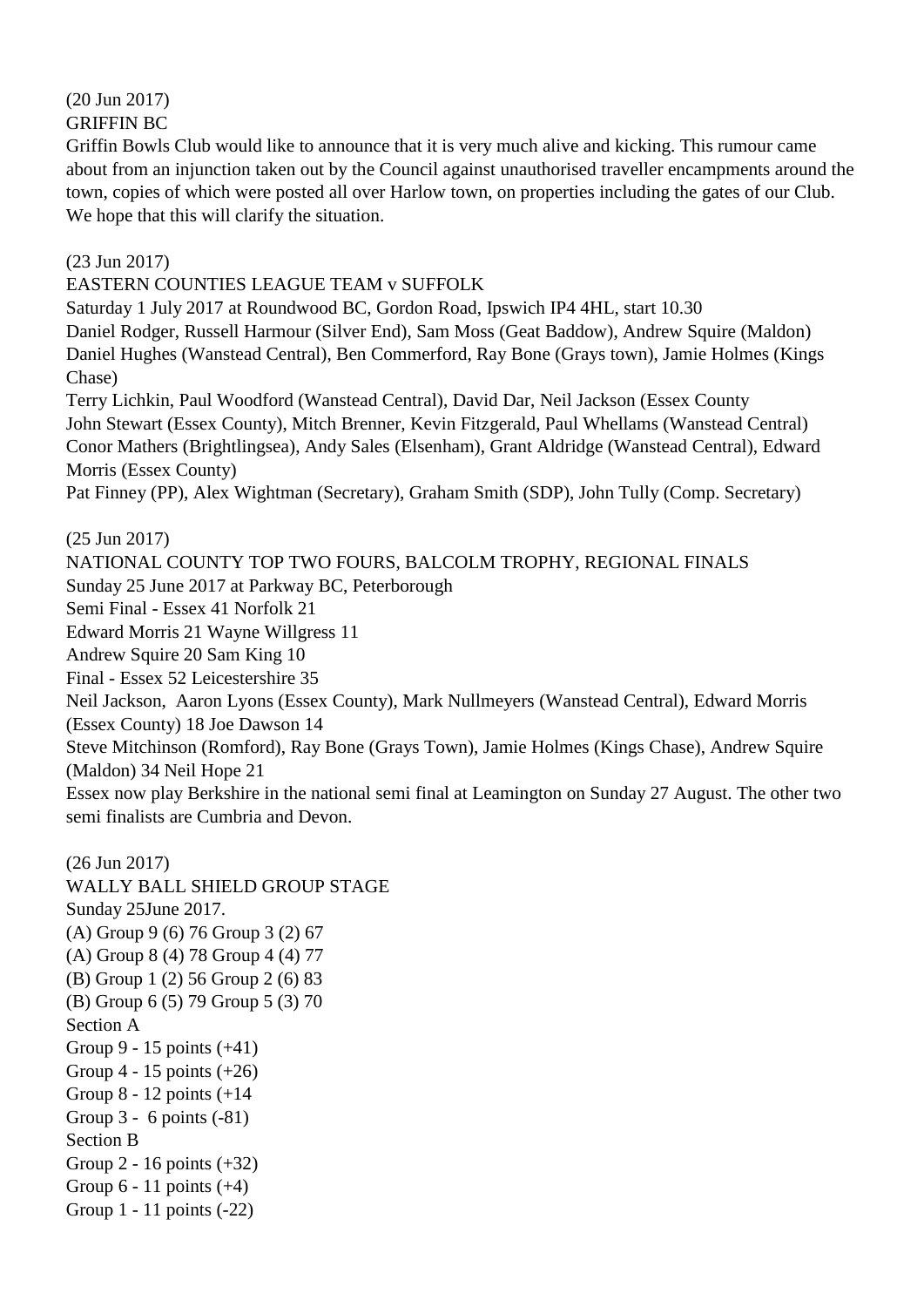Group 5 - 10 points (-14) The final will take place between Groups 9 and 2 at Princess Marie Louise BC on Sunday 9 July

(26 Jun 2017) NATIONAL CHAMPIONSHIPS - ESSEX DRAW The determination of which representative is A, B or C will be made after semi-finals day. View

(1 Jul 2017) EASTERN COUNTIES LEAGUE v SUFFOLK Saturday 1 July 2017 at Roundwood BC Essex 125 (20) Suffolk 93 (2) Scoresheet

(1 Jul 2017)

MIDDLETON CUP TEAM v LEICESTERSHIRE

Saturday 8 July 2017 at Essex County BC, start 12 noon.

Jason Burgess (Silver End), Kevin Watkins (Essex County), Ray Bone, Mark Christmas (Grays Town). Mark Hodges (Kings Chase), Kevin Fitzgerald (Wanstead Central), Jamie Holmes (Kings Chase), Mark Nullmeyers (Wanstead Central).

Daniel Rodger, Russell Harmour (Silver End), Sam Moss (Great Baddow), Andrew Squire (Maldon). Mark Banning (Silverthorn), Jack Butcher, Grant Aldridge (Wanstead Central), Edward Morris (Essex County).

Neil Jackson (Essex County), Charlie Butcher, Paul Whellams, James Rippey (Wanstead Central). Steve Mitchinson, Frank Abbott (Romford), Aaron Llyons (Essex County), Nigel Smith (Romford). Reserves to travel:- Karl Lodge (Silver End), Steve Mahoney (Great Baddow)

Remaining Squad Members (in alphabetical order):- Harry Ambrose (Essex County), Richard Bolton, Craig Burgess (Romford), Daniel Hughes, Terry Lichkin (Wanstead Central), Steve Pickford (Romford) & Andy Sales (Elsenham)

Unavailable for selection this game:- Scott Reading (Romford)

(2 Jul 2017) UNDER 25 SINGLES Sunday 2 July 2017 at Essex County BC Results

(3 Jul 2017) CHAMPIONSHIP TROPHIES

All Championship Trophies MUST be returned, in a clean condition please, to the County Competition Secretary NO LATER than 15 July (semi finals day). These can be returned to him at Essex County BC.

(3 Jul 2017) TEAM SELECTIONS ISSUE 4 Games 25-32, 15 August - 21 September Teams Issue 4

(8 Jul 2017) MIDDLETON CUP v LEICESTERSHIRE Saturday 8 July 2017 at Essex County BC. Essex 103 (4) Leicestershire 107 (18)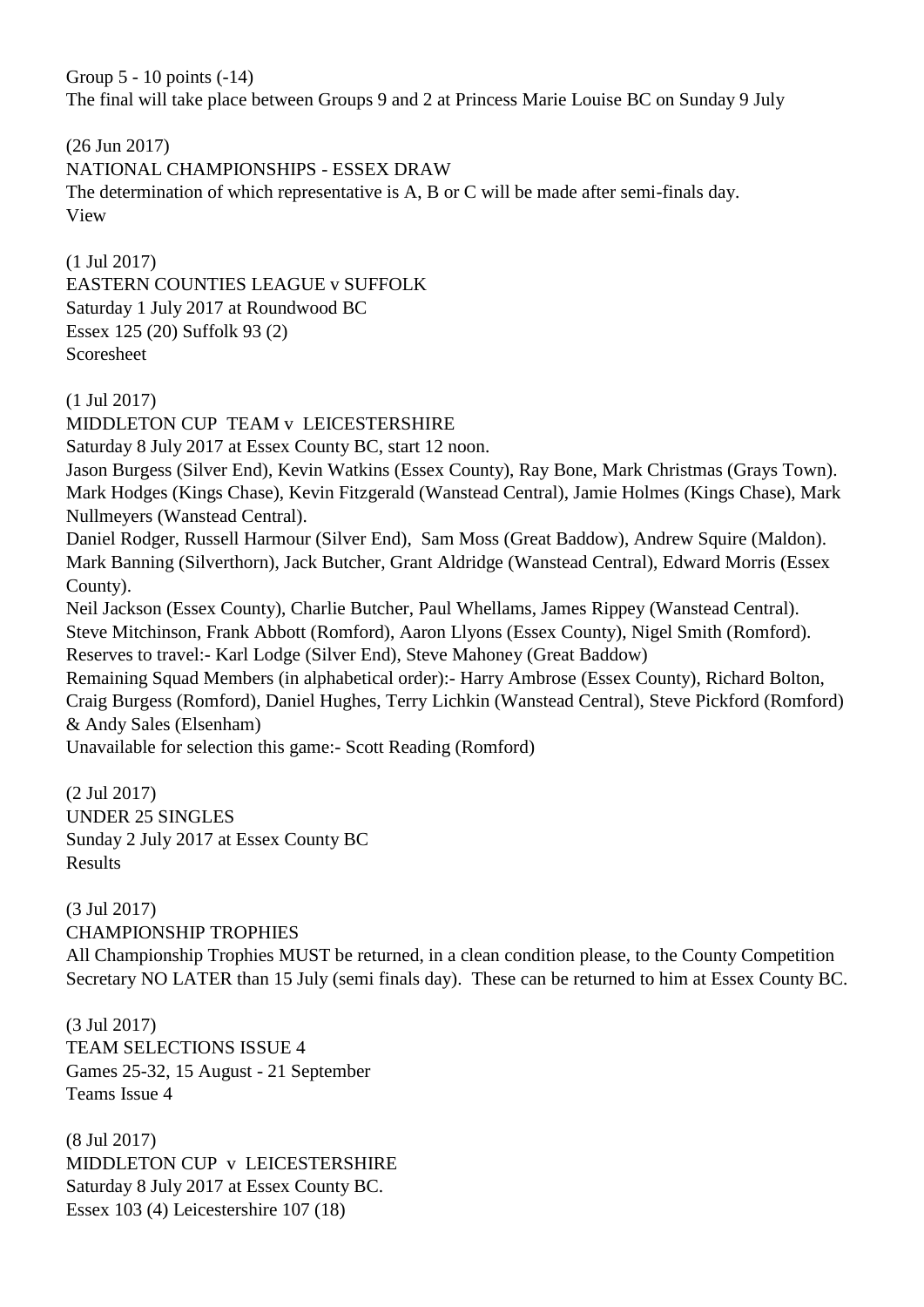Scoresheet Table Pictures

(8 Jul 2017) DRAFT SCHEDULE COUNTY SEMI-FINALS Saturday 15 July at Essex County BC View schedule

(9 Jul 2017) WALLY BALL SHIELD FINAL Sunday 9 July 2017 Group 2 (6) 78 Group 9 (2) 78 John Ovel 22 G Smith 18 Andy Foster 21 R Clark 20 Mick Harvey 13 D Curl 25 Ray Searle 22 J Welsh 15

(15 Jul 2017) COUNTY CHAMPIONSHIPS SEMI-FINAL RESULTS Saturday 15 July 2017 at Essex County BC Results

(16 Jul 2017) ASHFORD CUP FINAL Sunday 16 July 2017 at Thorpe le Soken BC Group 3, 2½ (101) Group 6, 3½ (110) Rink scores. Group 6 first. 22-18, 24-12, 17-17, 13-21, 13-24, 21-9. Pictures

(16 Jul 2017) ESSEX ENTRIES AT LEAMINGTON Junior Pairs only one entry at Leamington. Senior Fours only on entry at Leamington Fours Essex A Romford (1st Round v Sussex A) Essex B Wanstead Central (1st Round v Leicestershire A) Essex C third place winner (Preliminary Round v Lincolnshire A) Junior Singles Essex A James Fuge (1st Round v Oxfordshire B) Essex B Ryan Mann (1st Round v Berkshire A) **Triples** Essex A Silver End (1st Round v Warwickshire A) Essex B Romford (1st Round v Northamptonshire A) Essex C third place winner (Preliminary Round v Middlesex A) Pairs Essex A Wanstead Central (1st Round v Yorkshire A) Essex B Braintree (1st Round v Yorkshire B) Essex C third place winner (Preliminary Round v Leicestershire A) Singles Essex A third place winner (Preliminary Round v Derbyshire B) Essex B Bournemouth Park (1st Round v Cornwall A) Essex C The Springhouse (1st Round v Durham B)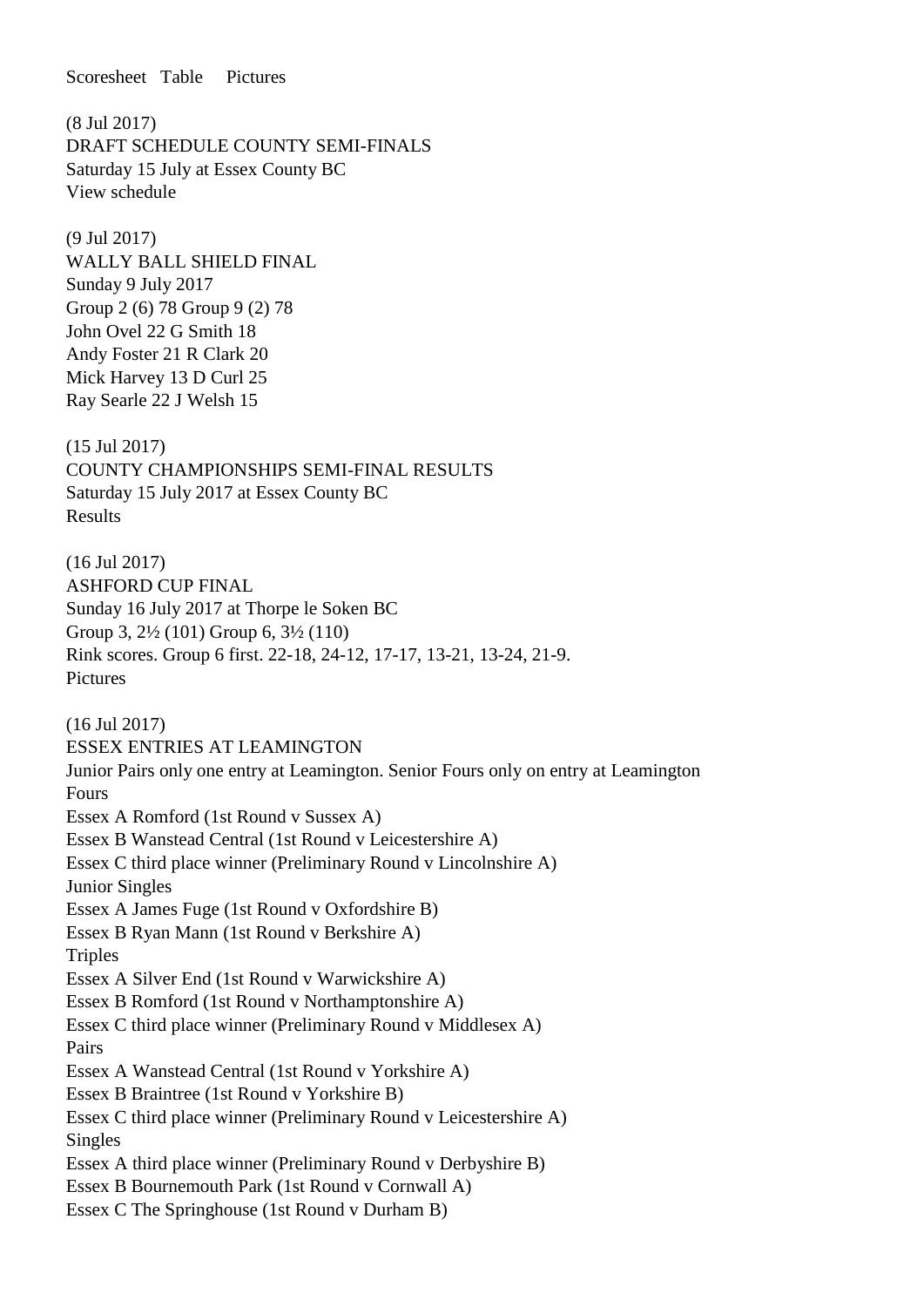Two Bowl Singles: to be decided following third place playoff as James Rippey is involved in Pairs and 2 Bowl Singles. BE ruling he can not be in 2 Bowl Singles prelim round as potential clash with pairs should he progress.

Essex A Essex B Essex C

(16 Jul 2017) COUNTY CHAMPIONSHIPS SCHEDULE Saturday 29 July 2017 at Essex County BC Schedule

(23 Jul 2017) INTER GROUP SEMI-FINALS Sunday 23 July 2017 At Rayleigh BC, Group 2, 119 Group 6, 88 G Easterbrook 17 S Gunnell 18. J Kittles 16 D Jacobi 16. M Spencer 12 G Telling 25. K Lodge 28 A Miller 8. P Wood 23 R Lock 13. R Harmour 23 R Cooper 8. At Wanstead Central BC, Group 9, 127 Group 5, 115 G Walls 16 M Nullmeyers 24. D Fryer 31 W Nelson 19. M Christmas 22 J Rippey 15. P Barham 19 C Butcher 22. D Comerford 14 G Aldridge 21. R Bone 25 B Beney 14. Final at Essex County BC on Sunday 6 August, 10am.

(28 Jul 2017) COUNTY CHAMPIONSHIPS RESULTS Saturday 29 July 2017 at Essex County BC Results Pictures

(2 Aug 2017) COUNTY LUNCHEON & PRIZE GIVING Sunday 5 November 2017 at Stock Brook Manor Country Club, Queens Park Avenue, Nr Billericay CM12 0SP, 12.30pm for 1.00pm Ticket Application

(4 Aug 2017) UNBADGED SINGLES From the Unbadged Singles Results Secretary. As we complete the (neutral green) quarter finals of the ECBA Unbadged singles, I would like to thank the clubs involved for making their facilities available. I have had good reports about the state of the greens and the hospitality offered - long may this tradition continue! Many thanks too, to the people who made it happen Terry Neslen at Harlow BC Steve Gunnell at Bournemouth Park BC Ian Coupland at Great Baddow BC Derek Holloway at Haynes Park BC

(4 Aug 2017) LEAMINGTON QUALIFIERS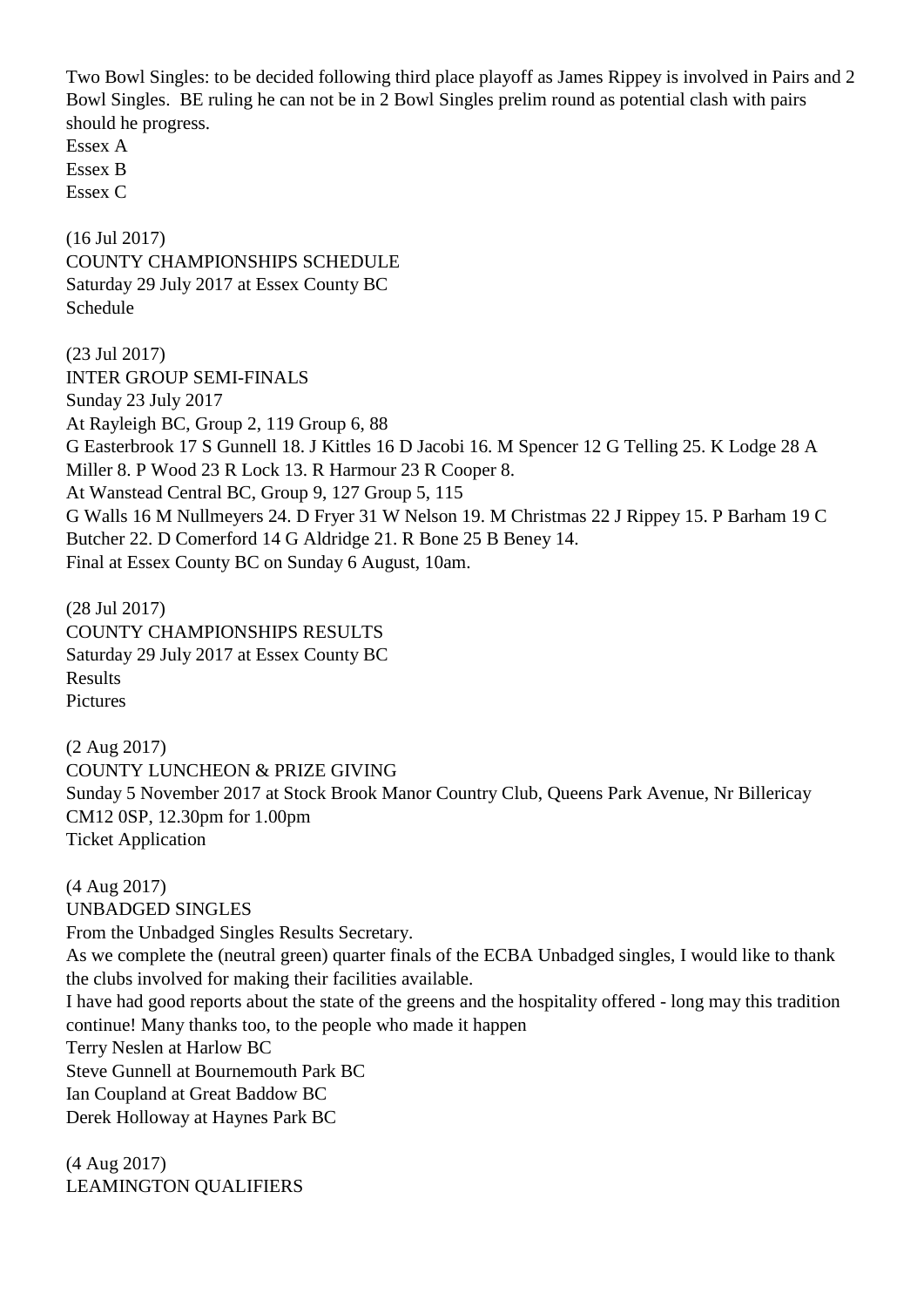Conway Fleming and Brian Payne (Kings Chase BC), beat Jim Oakes and Terry Bird (Harlow BC) in the Essex Final of the National Senior Pairs to earn a place in the National Finals at Leamington.

(6 Aug 2017) EASTERN COUNTIES LEAGUE Notification has been received from Huntingdsonshire that they are unable to field a team for the Eastern Counties League match scheduled for Saturday 12 August at Essex County BC.

(6 Aug 2017) ESSEX AT LEAMINGTON Details of Essex competitors and timings for those who have qualified for National Championship and National Competitions

(6 Aug 2017) INTER GROUP FINAL Sunday 6 August 2017 at Essex County BC R Harmour 16 - S Lowe 23 G Easterbrook 19 - M Christmas 19 A Papple 13 - D Commerford 16 P Wood 11 - R Bone 23 K Lodge 16 - G Walls 18 M Spencer 18 - P Barham 15 Group 2, 93 Group 9, 114

(7 Aug 2017) MINOR SEMI-FINALS AND FINALS Semi-Finals Benevolent Cup, Secretaries Cup, Unbadged Signals. Finals North and South Essex Fours Sunday 13 August 2017 at Romford BC. 10am Benevolent Cup Semi Finals: Rob Clark (The Springhouse) v Jim Wilson (Connaught) Jerry Quy (Aldersbrook) v Edward Morris (Essex County) Secretaries Cup Semi Final: John Lloyd (Essex County) v Dave Perry (Mersea Island) Un-badged Singles Semi Finals: Kevin Moore (Radwinter) v Alan Whale (Essex County) Chris Watson (Essex County) v Derrick Sageman (Gloucester Park & Murrayfield) 1pm Secretaries Cup Semi Final: Peter Barham (South Woodford) v Jim Wilson (Connaught) South Essex Fours Final: Stuart Waters, Dave Waters, Terry Hughes, Bill Beney (Ilford) v Terry Lichkin, Bob Druce, Jack Butcher, Dave Baxter (sub) (Wanstead Central) North Essex Fours Final: John Marshall, Nigel Roberts, Sam Roberts, Jacob Roberts (Colchester WE) v Dave Williamson, Dave Watts, Mark Hemstedt, Conor Mathers (Brightingsea)

(13 Aug 2017) RESULTS MINOR SEMI-FINALS AND FINALS Semi-Finals Benevolent Cup, Secretaries Cup, Unbadged Signals. Finals North and South Essex Fours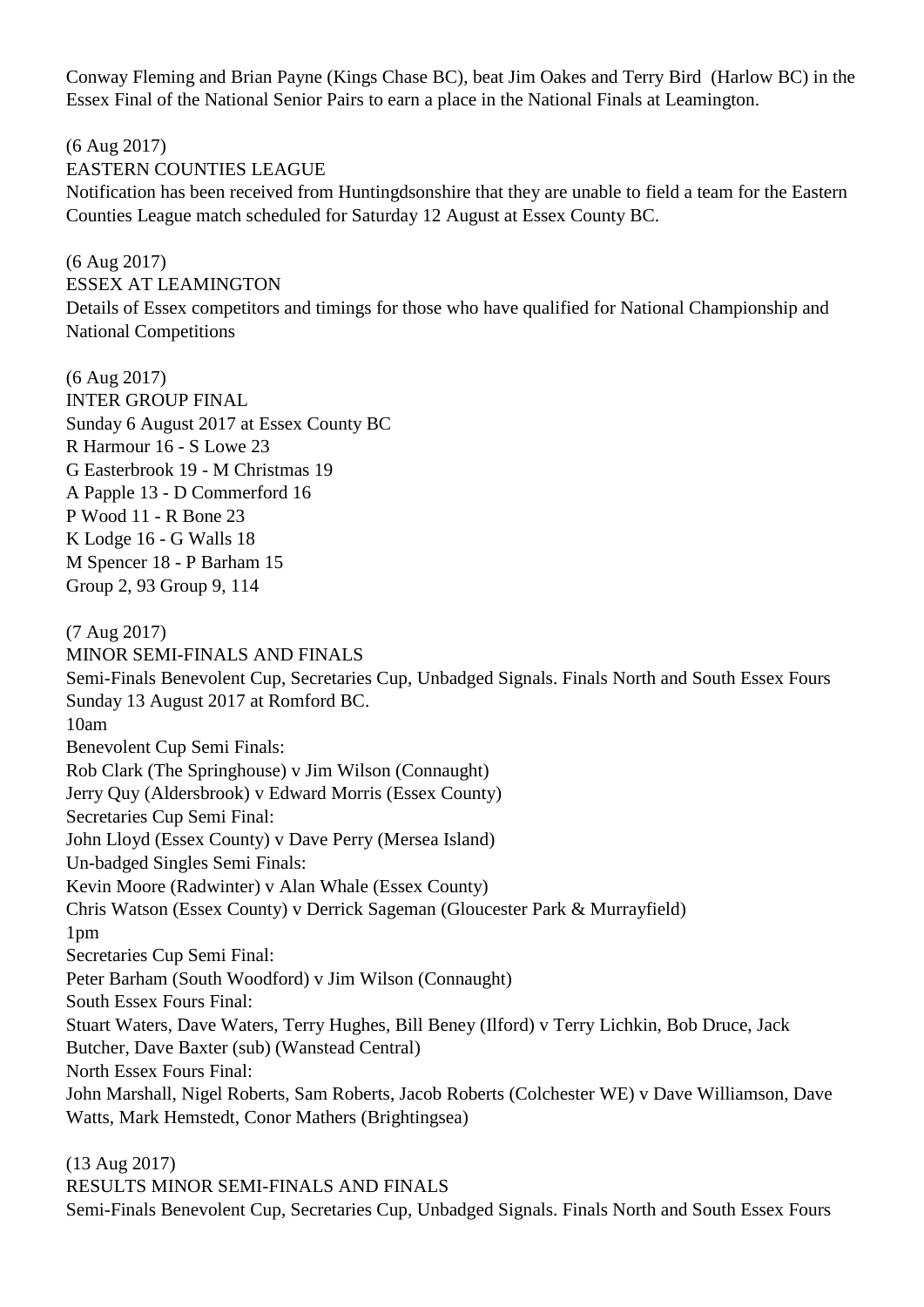Sunday 13 August 2017 at Romford BC. Results

#### (13 Aug 2017) BRIAN HOBBS

Information received that Handbook Editor Brian Hobbs has been admitted to Basildon Hospital. His condition is not thought to be life threatening but no other information known.

## (13 Aug 2017)

#### BRIAN HOBBS

Information received that Handbook Editor Brian Hobbs has been admitted to Basildon Hospital. His condition is not thought to be life threatening but no other information known.

(16 Aug 2017) UNFINISHED FINALS Sunday 17 September 2017 at Braintree BC 10 am. Double Fours Silver End A or Romford B v Chelmsford A or Grays Town A Hood Cup Dave Williamson, Dave Watts, Mark Hemstedt, Conor Mathers (Brightlingsea) v Terry Lichkin, Dave Baxter, Bob Druce, Jack Butcher (Wanstead Central) 12noon Unbadged Singles Kevin Moore (Radwinter) v Derrick Sageman (Gloucester Park & Murrayfield) Benevolent Singles Rob Clark (The Springhouse) v Edward Morris (Essex County) Secretaries Singles Jim Wilson (Connaught) v John Lloyd (Essex County)

#### (18 Aug 2017)

#### EASTERN COUNTIES LEAGUE

Report from Eastern Counties Secretary Charles Frederick.

Attached is the league table with one tie to be played at Marlborough BC on 9 September where Norfolk need to beat Suffolk by 32 shots and pick up 17 points to dislodge Essex who having completed all their games are the league leaders with 90 points and shot difference +62.

This is the Eastern Counties Golden Jubilee Year, both Essex and Norfolk have 16 league titles each clearly ahead of the other counties within the East. Table

#### (27 Aug 2017)

#### COMPETITION ENTRY FORM 2018

Registration and Competition Entry Forms for season 2018 are currently being despatched. In the main these will be to club contacts by email, via the relevant Group Secretary; should any club not receive the forms by 31 August please contact the County Competition Secretary.

(27 Aug 2017) ESSEX WIN BALCOMB TROPHY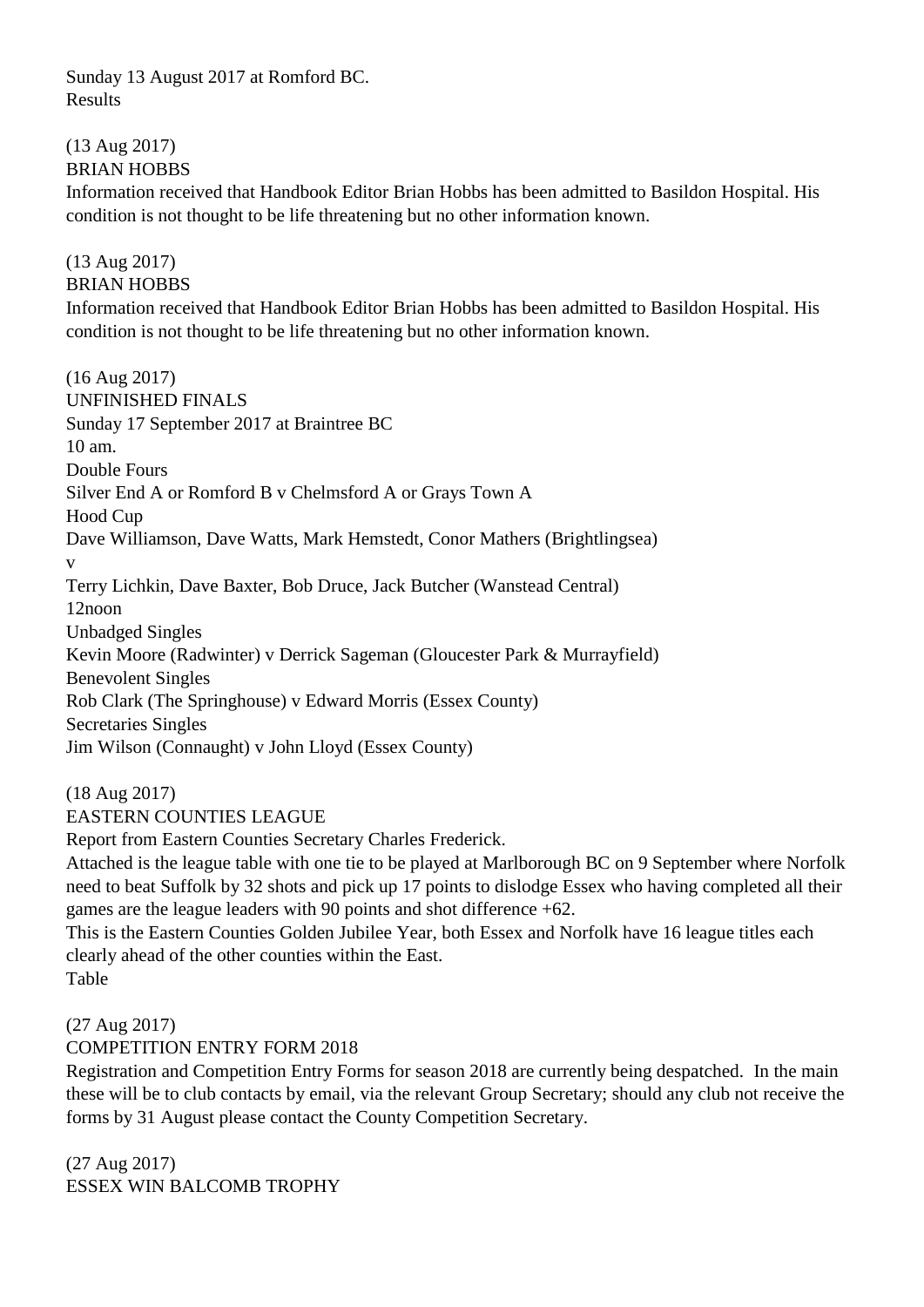Essex were triumphant at Leamington Spa in winning the National County Top Two Fours Balcomb Trophy for the first time - they were beaten finalists in 2013. They first beat Berkshire by a single shot in the semi-final and then beat the fancied Devon side by 14 shots in the final. Essex made one change for the final with Edward Morris returning after competing in the morning Mixed Pairs final where he, with Elaine Score, was unfortunate go down by one shot on the final end to defending champions Amy and Andy Walters.

Essex bt Berkshire 40-39

James Fuge, Neil Jackson, Charlie Butcher, Jamie Holmes lost to Scott Winskill, Darren Holder, Neil Jones, Gary Stacey 13-22

Steve Mitchinson, Ray Bone, Sam Moss, Andrew Squire bt Andy Piper, BJ Byles, Lloyd Sabatini, Andrew Knapper 27-17

Final

Essex bt Devon 43-29

Neil Jackson, Charlie Butcher, Jamie Holmes, Edward Morris bt Lee Haywood, Ian Lesley, James Webber, Jamie Chestney 23-11

Steve Mitchinson, Ray Bone, Sam Moss, Andrew Squire bt Ollie Lucas, Louis Ridout, Rob Paxton, Sam Tolchard 20-18

#### (30 Aug 2017)

#### COUNTY SHIELD FINAL - CHANGE OF VENUE

The final of the County Shield will not be played as per the ECBA schedule. This is due to Romford BC (hosts) being involved in the inter county play off of the National Top Club Competition (v Sandy Conservative Bedfordshire) and that the majority of the club members will be away supporting the team, leaving no officials to host the final.

Essex County BC and Wanstead BC have provisionally been asked if they could host the final. Both clubs are still involved in the competition and if available the losing club will host the final against Chelmsford BC on 10th September.

(2 Sep 2017)

#### ESSEX WIN NATIONAL MIXED FOURS

Essex's Sue Kemp, Elaine Score (The Springhouse), Mark Nullmeyers (Wanstead Central) and Edward Morris (Essex County) have won the 2017 Bowls England Mixed Fours competition at Leamington Spa. They defeated Oxfordshire's Carol Galletly, Katherine Hawes, Mark Sykes and Howard Watts 23-16 in the final. Kemp, Score and Morris were the runners-up in the 2016 final. Essex have now won this event on four ocasions since 1991 and have been runners up three times.

Semi-Final. Essex beat Herefordshire's Tracey Powell, Marian Wheatley, Ryan Atkins and Shaun Jones 24-9.

Final. Essex beat Oxfordshire 23-16 Picture

(4 Sep 2017)

BRIAN HOBBS - UPDATE

Handbook Editor Brian is now at home recovering from his surgical procedure and is progressing very well.

#### (5 Sep 2017)

#### COUNTY CHAMPIONSHIPS 2018

At the County Executive meeting held on 4 September, it was agreed that the format for the County Fours would be altered as follows for the 2018 season.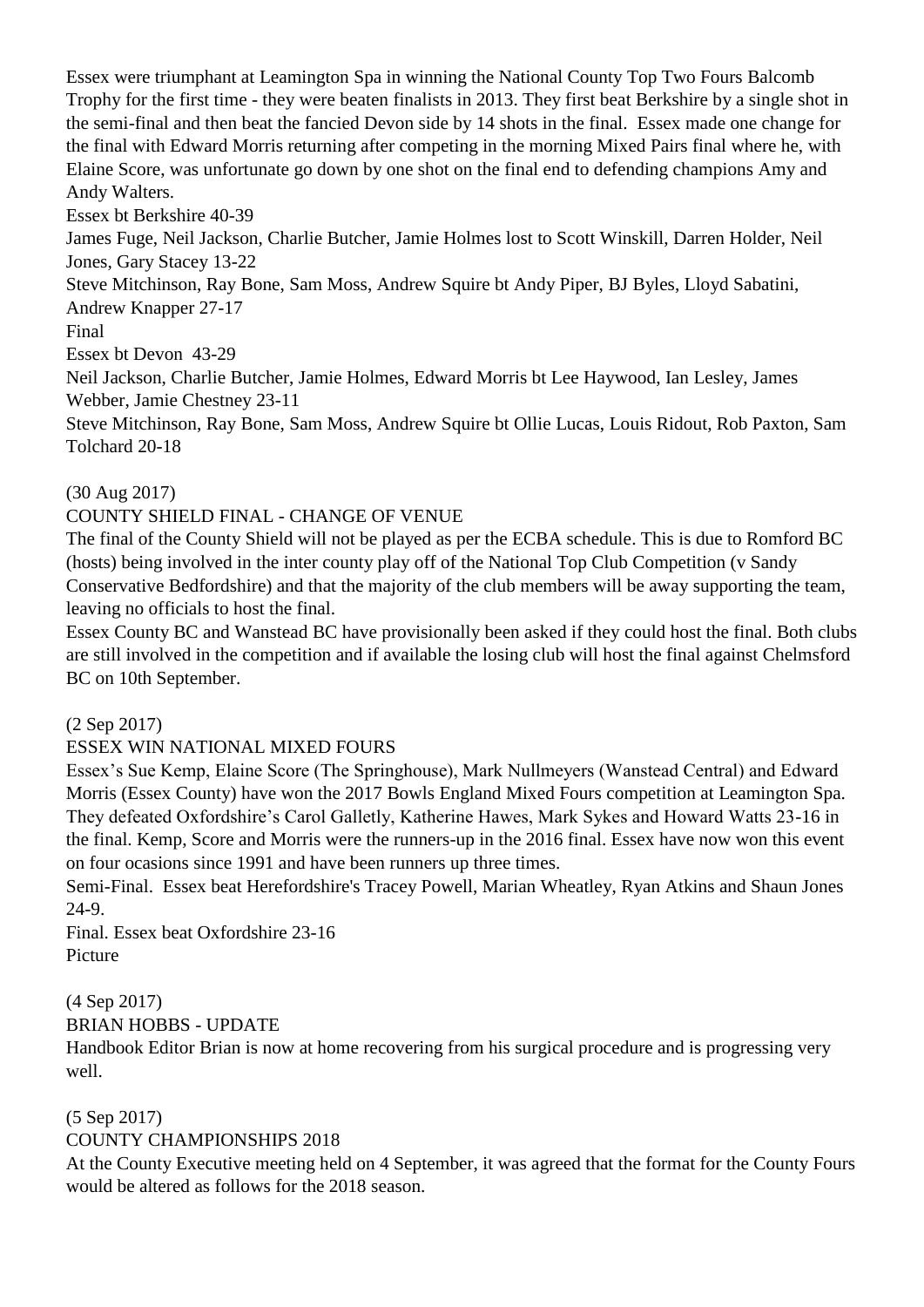Rather than being played on consecutive Fridays, the Fours will be played off in a block earlier in the season. The dates for each round are as follows: Preliminary Round - on 14 May First Round - on 15 May Second Round - on 17 May Third Round - on 24 May Fourth Round - on 1 June Quarter Final - on 6 July Semi Final - on 14 July Final - on 28 July The remaining County Championships will be played as previously on consecutive Mondays (Singles), Tuesdays (Pairs) and Thursdays (Triples), dates will be published in the 2018 County Handbook.

#### (6 Sep 2017)

#### SENIOR INTERNATIONAL TRIAL

Bowls England have invited Edward Morris (Essex County) and Andrew Squire (Maldon) to attend the Men's Senior International Trial to be held on Saturday 23 September 2017 at Royal Leamington Spa. Romford's Steve Mitchinson has been preselected for the 2018 international team and will not be required to attend the trial.

(10 Sep 2017) SHIELD FINAL Sunday 10 September 2017 Chelmsford 75 Essex County B 70 P Kyffin 19 P Bowyer 12 T Little 13 N Jackson 22 M Gardner 22 A Lyons 13 I Dooley 21 D Dar 23 Pictures Gallery 1

(17 Sep 2017) MISCELLANEOUS FINALS RESULTS Sunday 17 September 2017 at Braintree BC Double Fours, Hood Cup, Unbadged, Benevolent and Secretaries Cup Singles Results Pictures Gallery 1

(17 Sep 2017) EASTERN COUNTIES CHAMPIONSHIPS Saturday 16 September 2017 at Cambridge and County BC Pat Finney and Graham Smith were Bedford Cup winners beating Alan Willer and John Ottaway (Norfolk) 20-19 on an extra end. Ryan Mann lost 21-19 to Norfolk's Tom Segolo in the Junior Singles. The remaining Essex participants, Singles, Two Wood Singles, Pairs, Triples and Fours all lost at the Semi-Final stage but consolation for Essex was winning the Eastern Counties League. Picture Gallery 2 Final ECL Table

(14 Oct 2017) REGISTRATION AND COUNTY FORMS To All Club Secretaries: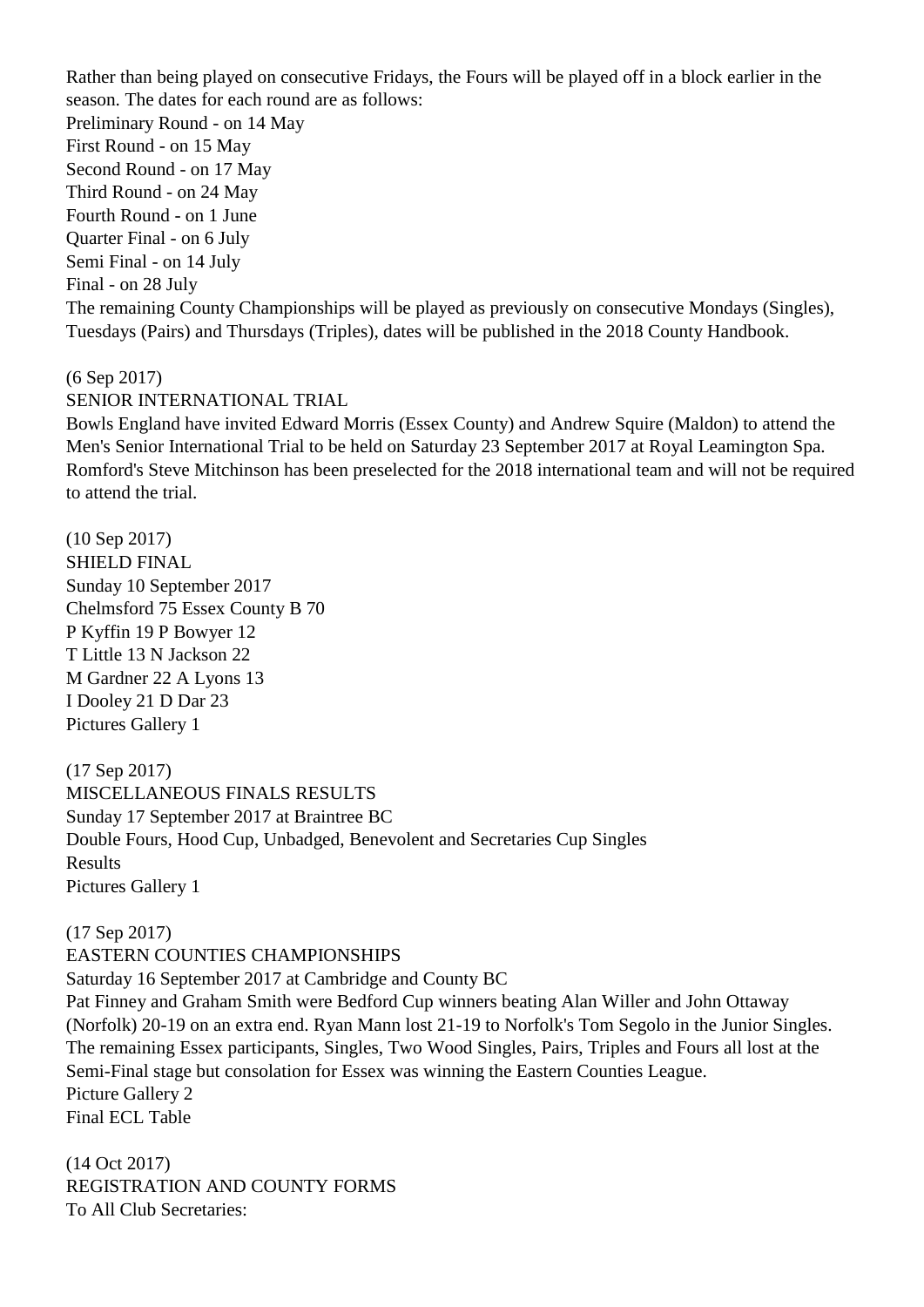Please note very few returns have been received so far and only 17 days remain before the closing date for submissions. Late returns are a perennial problem and last year caused the administration of registration and the draw for county competitions to be delayed well into January, this subsequently delayed the publication of the County Yearbook. A repeat of this situation will not be accepted this year. Please submit your club returns as soon as possible and no later than 31 October. J Tully

Competition Secretary

#### (30 Oct 2017)

#### BENEVOLENT FUND CHRISTMAS GRANTS

Applications for Christmas Grants should be made to the Fund Treasurer, Tony Ellis, as soon as possible. Full details on page 218 of the County Handbook.

(30 Oct 2017) COUNTY LUNCHEON AND PRIZE GIVING Sunday 5 November 2017 at Stock Brook Manor Country Club, Queens Park Avenue, Nr Billericay CM12 0SP, 12.30pm for 1.00pm

### (31 Oct 2017)

### COUNTY LUNCHEON AND PRIZE GIVING - WINE ORDERS

Due to the high volume of numbers attending the County Lunch (234), Stock Brook have suggested guests may want to pre order their wine.

They will take pre orders up to Friday afternoon 3 November and are offering a 10% price reduction if guests pre order.

Wine List Order Form

#### (3 Nov 2017)

## ONLINE ENTRY FOR 2018 BOWLS ENGLAND COMPETITIONS

The online entry facility for the 2018 Bowls England National Competitions is now live. This system allows participants to enter by completing a form and make payment with a credit or debit card. Please note that a separate submission and payment must be made for each different named entrant. Only the named entrant of the team/side need apply as other names will be gathered on completion of the first match. Entries can be made here: https://bowlsengland.247.tv/index.php?p=enter

The closing date for all competitions is 1st February 2018. If you have any questions please contact tom@bowlsengland.com

(10 Nov 2017)

#### ESSEX BOWLING ASSOCIATION

The Annual General Meeting of the Association will be held at the Millennium Hall Great Baddow C.A. Club, Recreation Ground Baddow Road Gt. Baddow Chelmsford CM2 9RL on Saturday 2nd December 2017, at 10.30am.

Agenda Minutes of Previous AGM

(18 Nov 2017)

ECBA ANNUAL GENERAL MEETING

The Annual General Meeting of the Essex County Bowling Association was held on Saturday 18 November 2017 at the RHP BC.

The agenda with the various reports had previously been sent to all member clubs and officers of the association.

Past President (2009) Keith Riley proposed a vote of thanks to the retiring officers.